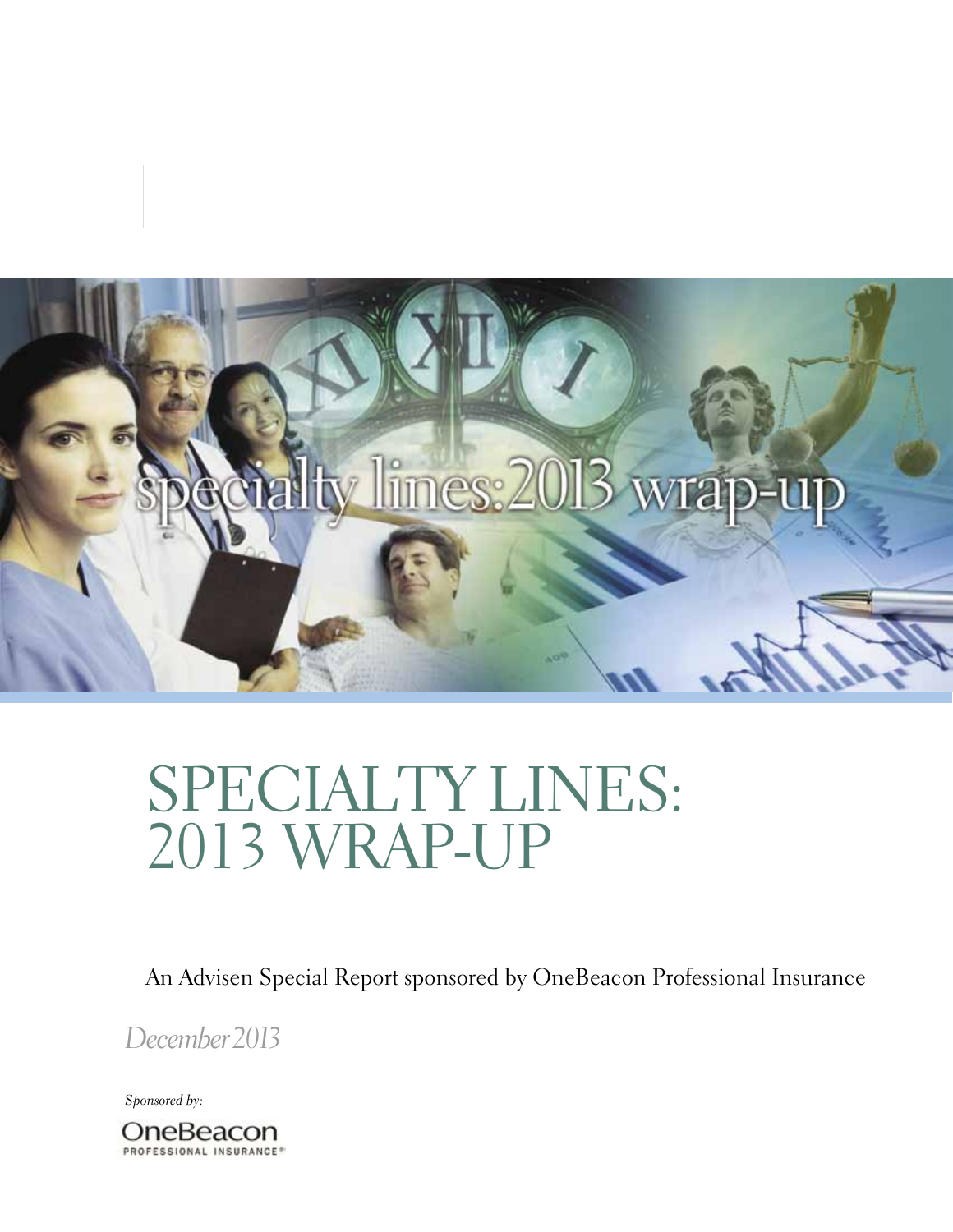# SPECIALTY LINES: 2013 WRAP-UP

# An Advisen Special Report sponsored by OneBeacon Professional Insurance



# **Introduction**

The economy continued to improve in 2013, which generally benefitted the insurance market. For specialty insurers, however, the year posed a number of challenges. Healthcare reform continued to reshape the risk landscape of hospitals and other healthcare organizations. Lawyers and other professionals continued to feel the fallout of the credit crisis and recession as claims activity remained above historical averages. Network security challenges further evolved in the endless cat-and-mouse game between cyber criminals and system security experts.

*Overall, insurance rates increased during 2013, driven substantially by a low interest rate environment that exacerbated the need for insurers to achieve an underwriting profit.*

Overall, insurance rates increased during 2013, driven substantially by a low interest rate environment that exacerbated the need for insurers to achieve an underwriting profit. With investment income down, insurers needed to make up the slack by improving their combined ratios. The market remained substantially overcapitalized and highly competitive, however, suggesting that insurers will be facing a stiff headwind for further rate increases.

# **The economy**

The credit crisis and recession adversely impacted many specialty lines. Lawyers' professional liability, architects and engineers professional liability, employment practices liability and financial institution directors and officers liability are among the lines that experienced upticks in claims as an outcome of the credit crunch and adverse economic conditions. Economists declared the Great Recession over in June 2009, but the recovery has been agonizingly slow. For a number of specialty lines, the increase in claim frequency – and in some cases claim severity – has continued long after the official end of the downturn.

2 December 2013 | Advisen Ltd. *Sponsored by:* **OneBeacon** ROFESSIONAL INSURANCE\*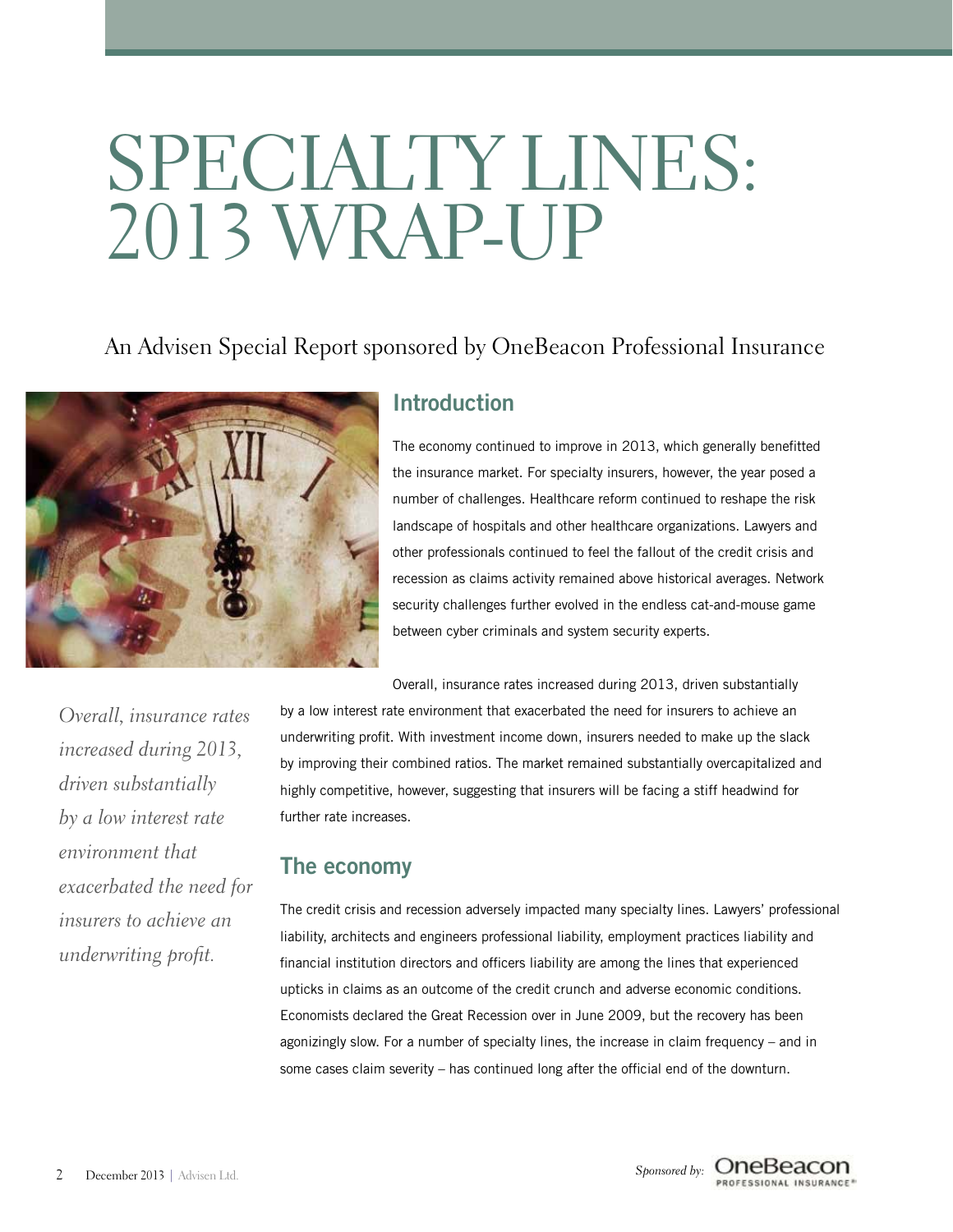*Companies and individuals who lost money during the downturn were motivated to recover their losses, and lawyers involved in moneylosing transactions have been targeted.*

# *Lawyers' professional liability*

Lawyers professional liability (LPL) claims tend to be sensitive to economic downturns. An analysis by Mendes & Mount concluded that during the 25 years preceding the most recent recession, two of the most troubling economic periods coincided with higher claims activity.<sup>1</sup>

The recession of 2008-2009 was no exception. After a brief downturn in LPL claim frequency early in the recession, the number of new claims began to increase, and continued to grow even after the recession had officially ended. Many claims stemmed from commercial and residential real estate transactions: a study of insurance claims by the American Bar Association found that, during the period 2008-2011, real estate matters overtook personal injury matters as the most-frequent subject of LPL claims. Other sources of claims included collections and bankruptcy work, mergers and acquisitions, and financial institution representation.

Companies and individuals who lost money during the downturn were motivated to recover their losses, and lawyers involved in money-losing transactions have been targeted. That state of affairs was exacerbated by the fact that, like other businesses under pressure, many law firms assumed risks during the economic downturn they might have avoided under other circumstances. Cost-cutting measures also may have weakened risk management practices.

The frequency of lawyers' professional liability claims since the official end of the recession has remained above historical averages. One reason that claims activity has continued to grow is simply a lag in filing and settling claims. Many suits being settled today have their roots in activities occurring during 2007-2009. A higher-than-average rate of law firm dissolutions, bankruptcies and mergers also has increased exposures to claims, and the pursuit of top-line revenue growth by acquiring partners with portable books of business – "lateral hiring" – has further contributed to higher claim frequency. In a survey of LPL insurers, "conflict of interest," which is a potential outcome of both mergers and lateral hiring, was the first- orsecond- most frequent cause of malpractice claims.<sup>2</sup>

## *Real estate professionals*

The recent credit crisis and recession were triggered by a meltdown of the U.S. residential subprime mortgage market, which triggered a collapse of real estate markets throughout the globe. Claims against real estate professionals surged, and have remained above historical averages despite an improving economy and generally better real estate markets. Real estate appraisers have been especially exposed to increased claim frequency. Many suits, which

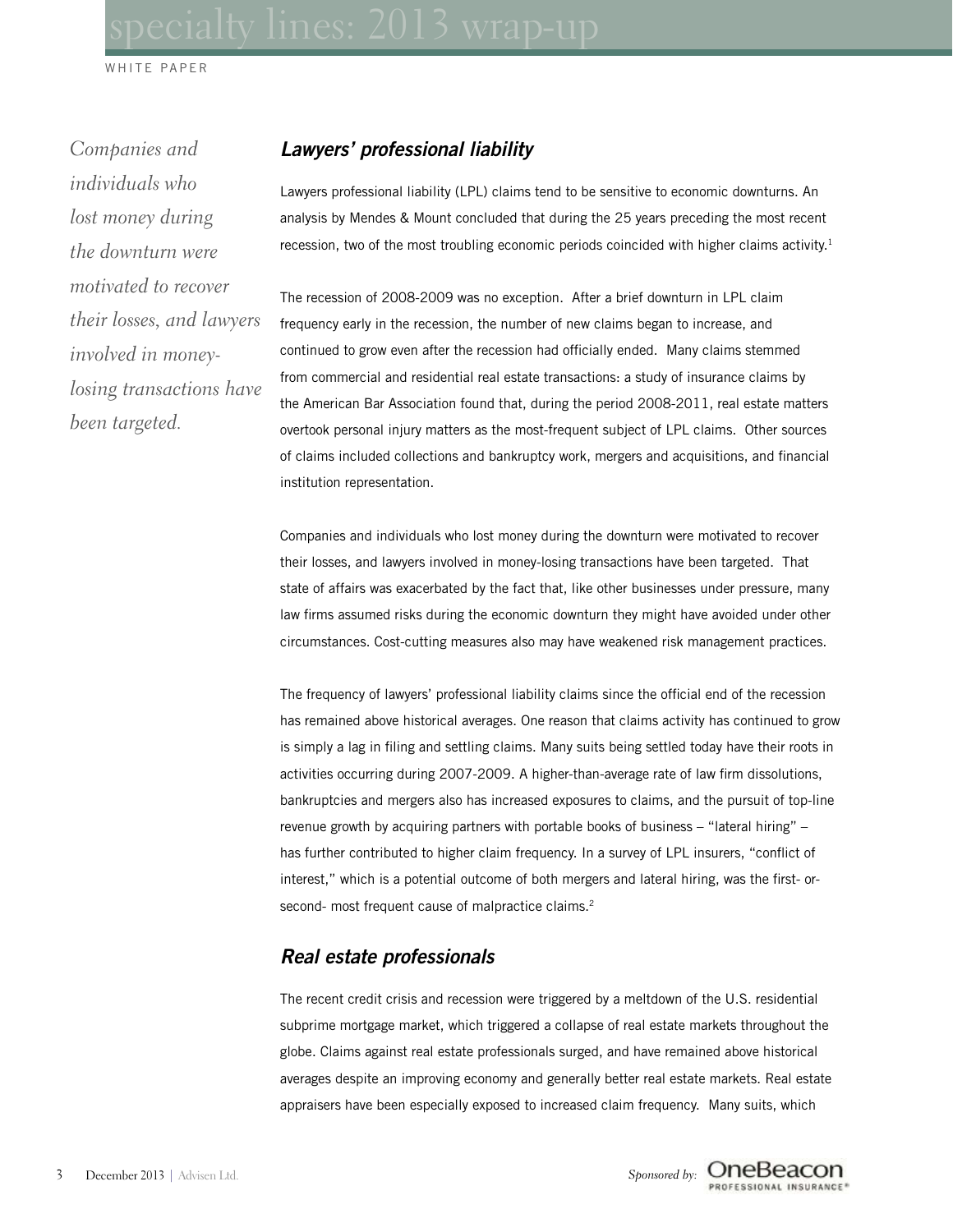*Employment-related lawsuits were fueled by recessionary job cuts. Age discrimination charges especially saw a sharp uptick, hitting a 10 year high in 2008.*

have been filed by borrowers, lenders, investors and the FDIC, allege that an appraiser's inflated values resulted in the plaintiff borrowing, loaning or paying too much money. In 2013, many lawsuits against appraisers continued to relate to appraisals performed at the peak of the 2005-2008 real estate bubble.<sup>3</sup>

# *Design professionals*

Design professional (architects and engineers) is another sector that has been prone to above average claim frequency in the aftermath of the recession. Claim frequency during and immediately following the recession was due substantially to extreme competition for projects, which led firms to accept unfavorable contractual risk transfer terms. More recently an increase in construction projects is likely to be the cause of an uptick in E&O claims. The sectors that have recovered fastest include those that typically pose greater professional liability claim potential, including single-family housing and high-rise condominium and apartment buildings.4

## *Employees*

Employment-related lawsuits were fueled by recessionary job cuts. Age discrimination charges especially saw a sharp uptick, hitting a 10 year high in 2008. Overall, EEOC charges increased by nearly one third between 2006 and 2010, growing from about 76 thousand to nearly 100 thousand, and have remained at that level in 2011 and 2012. One reason for the consistently elevated activity is that the employment situation remains dismal in certain segments of the economy despite the slow but steady recovery.

Economic conditions, however, are only one factor in the historically high number of EEOC charges. Much of the increase is due to retaliation charges, which were the single largest category of EEOC charges in 2012, accounting for 38 percent of the total. The increase in retaliation charges may be indirectly an outcome of economic conditions, but some observers attribute it substantially to a 2006 U.S. Supreme Court case, *Burlington Northern & Sante Fe Railway Co. v. White*, which expanded the protection employees receive after making a workplace complaint allegedly protected under Title VII.5 Other experts note the Department of Labor retaliation guidance under the Fair Labor Standards and Family and Medical Leave acts as a contributor to the increase.<sup>6</sup>

Sponsored by: **OneBeacon**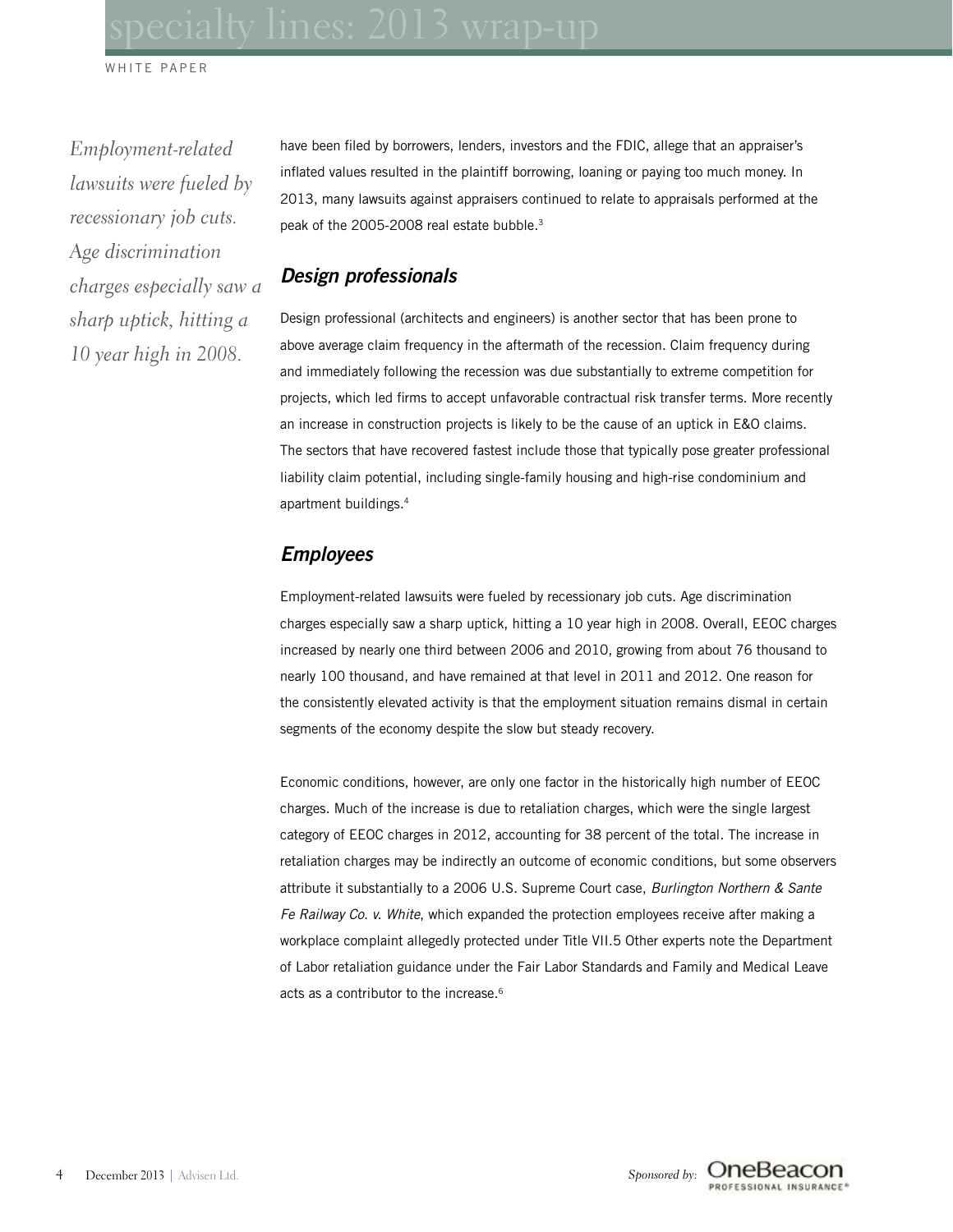*Suits related to the credit crisis and recession naming directors and officers, especially the directors and officers of financial institutions, also have continued at an elevated frequency.* 

## *Directors and officers*

Suits related to the credit crisis and recession naming directors and officers, especially the directors and officers of financial institutions, also have continued at an elevated frequency. Financial institutions of all sizes are affected, with community banks being especially hardhit. Plagued by bad construction and commercial real estate loans, largely put on the books during the early and mid-2000s, many have shuttered their doors, and others continue to struggle. More than 400 banks across the nation failed during the four years from January 2008 to December 2011, of which 85 percent were small community banks.7

 In part to seek recoveries for failed banks, the Federal Insurance Deposit Corporation (FDIC) has pursued legal actions against bank directors and officers. According to the FDIC "From January 1, 2009, through November 4, 2013, the FDIC has authorized suits in connection with 128 failed institutions against 1,038 individuals for D&O liability. This includes 83 filed D&O lawsuits (12 of which have fully settled and 1 of which resulted in a favorable jury verdict) naming 623 former directors and officers." In 2013, through November 4, the FDIC authorized suits against 296 individuals.<sup>8</sup>

Directors and officers of distressed and failed banks also have faced lawsuits from investors and other stakeholders. Publicly-traded community banks are exposed to investigations and enforcement actions from the Securities and Exchange Commission.

# **Healthcare reform**

The roll out of the Patient Protection and Affordable Care Act (PPACA, or Affordable Care Act) has been rocky. Despite the problems with the sign-up process, however, PPACA and related healthcare reform are transforming the practice of medicine and are having an impact on the liability exposures of healthcare organizations.

Many of the most significant liability exposures are related to the Medicare Accountable Care Organization (ACO) enabled by PPACA, as well as similar collaborative healthcare delivery models. According to the Centers for Medicare and Medicaid Services (CMS), an ACO is "an organization of health care providers that agrees to be accountable for the quality, cost, and overall care of Medicare beneficiaries who are enrolled in the traditional fee-for-service program who are assigned to it."9 A Medicare ACO is eligible for Medicare shared savings based on its annual incurred costs relative to CMS-established benchmarks. The term "ACO" and the concept, however, increasingly go beyond the four corners of the Medicare Shared Savings Program, and now, according to consulting firm Oliver Wyman, is a "catch-

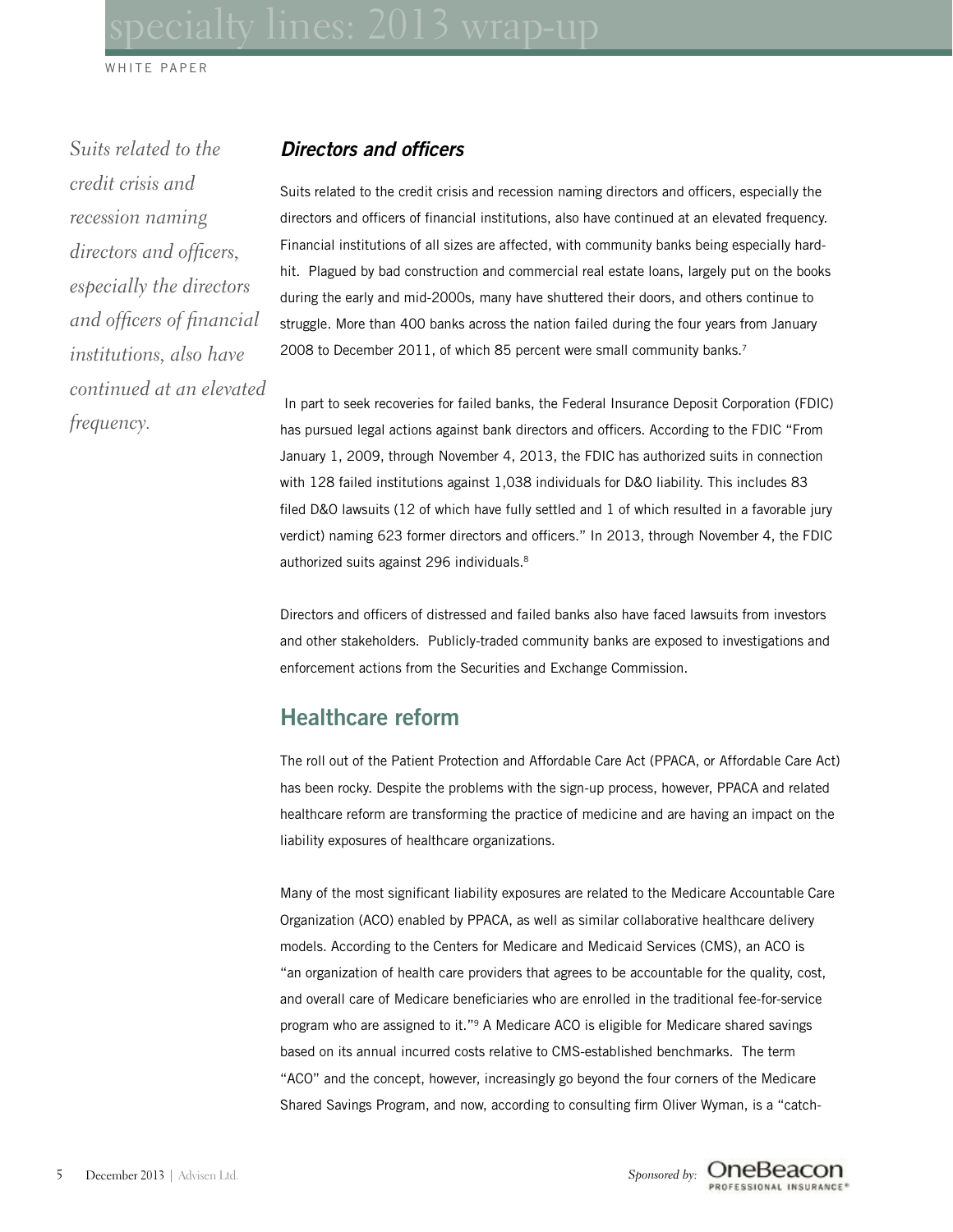*New healthcare delivery models are expected to improve outcomes, and therefore have an overall positive effect on malpractice and other medical professional liability risks.* 

all term for providers participating in population-oriented, value-based care delivery and reimbursement models."10 According to Oliver Wyman, as of 2012 ACOs served as many as 31 million patients.<sup>11</sup>

New healthcare delivery models are expected to improve outcomes, and therefore have an overall positive effect on malpractice and other medical professional liability risks. Nonetheless, some aspects of collaborative healthcare models, including ACOs, may change patient expectations, create new standards of care, and produce new types of information that can be used against a healthcare provider in court. Additionally, many hospitals have accelerated the acquisition of physician practices in preparation for providing the full continuum of care to ACO beneficiaries. With employed physicians, more risk is shifted from the physician to the hospital (or to the ACO itself). Also, some new healthcare delivery models expand the responsibilities of nurse practitioners and other types of providers, potentially increasing credentialing exposures and malpractice risk.

The Affordable Care Act also offers incentives for converting paper records to electronic health records (EHRs) that can be shared across various healthcare settings. According to the U.S. Department of Health and Human Services, "using electronic health records will reduce paperwork and administrative burdens, cut costs, reduce medical errors and most importantly, improve the quality of care."12 However, health records are highly sought after by data thieves. Despite the sensitivity of the information contained in these records, the healthcare industry has a poor track record for data security. A survey of 80 U.S. healthcare organizations by the Ponemon Institute found that 75 percent don't secure medical devices containing sensitive patient data, while 94 percent have leaked data in the last two years.<sup>13</sup> ACOs and related healthcare delivery models can pose significant data security risks since digitized records are passed among an array of practitioners and other users who likely vary widely in their data security practices.

In addition to data security concerns, healthcare organizations also need to be aware of the sometimes complex legal issues associated with sharing data within an ACO context. According to a PwC study, 38 percent of healthcare providers share patient information externally, but only 26 percent have identified contractual, policy or legal restrictions on how the data can be used. Additionally, only 17 percent have processes in place to manage patients' consent for how their information can be used.14 Compliance with applicable laws, especially HIPAA, may require a large number of separate contracts among the parties involved with an ACO.15

Sponsored by: **OneBeacon**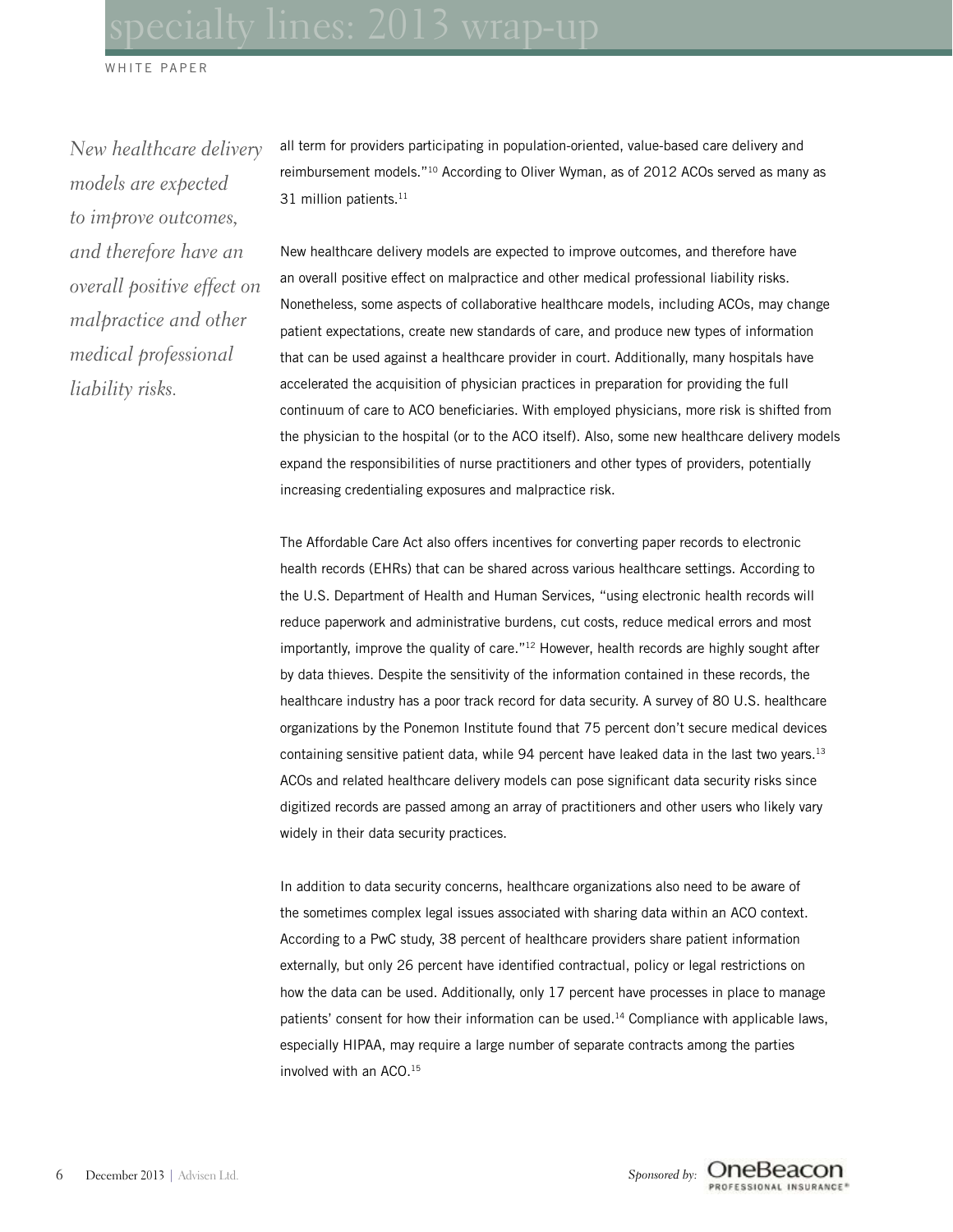*Awareness of data security threats is growing within organizations, but the range of cyber risks is expanding faster than all but the most sophisticated organizations are able to respond to.*

# **Cyber security threats**

Awareness of data security threats is growing within organizations, but the range of cyber risks is expanding faster than all but the most sophisticated organizations are able to respond to. "Outmanned, outgunned and out of time," is how one information technology journal characterized the network security situation at most companies.<sup>16</sup>

In 2013, protecting sensitive information such as payment card information and medical records remained a high priority for many organizations. Additionally, more organizations are now recognizing the vulnerability to cyber espionage of intellectual property such as business plans and trade secrets, in some cases conducted by state-sponsored hackers. Protecting all these types of information has become increasingly complex as more organizations rely on third-party service providers ("the cloud") and struggle to minimize the risks posed by employees using their own laptops, tablets and smart phones for company business.

Operational risks, including cyber-related business interruption and contingent business interruption, also have emerged as growing concerns for many organizations. Increasingly, organizations are exposed to "hacktivists" – hackers motivated by social or political objectives – and cyber terrorists, whose principal goals are to disrupt operations and damage reputations.

Cyber security emerged as a hot button issue for directors and officers in 2013. In keeping with SEC guidance, a growing number of public companies are disclosing their cyber-related exposures. According to a memo from the King & Spalding law firm, "it is likely that this issue will continue to gain momentum among government regulators and opportunistic plaintiff lawyers seeking to catch the next wave of shareholder litigation."17 However, a 2012 Carnegie Mellon University CyLab report found that board oversight of cyber security remains deficient.18

# **The Specialty Insurance Market**

Underwriters across the spectrum are challenged to keep pace with rapidly shifting risk landscapes driven by regulation, technology, globalization and economic factors. Nowhere are the challenges greater than in the specialty insurance market, which by its nature is highly responsive to changing and emerging risks.

Two of the most dynamic segments of the specialty insurance market are healthcare and cyber liability. Hospital liability and managed care E&O policies and underwriting criteria

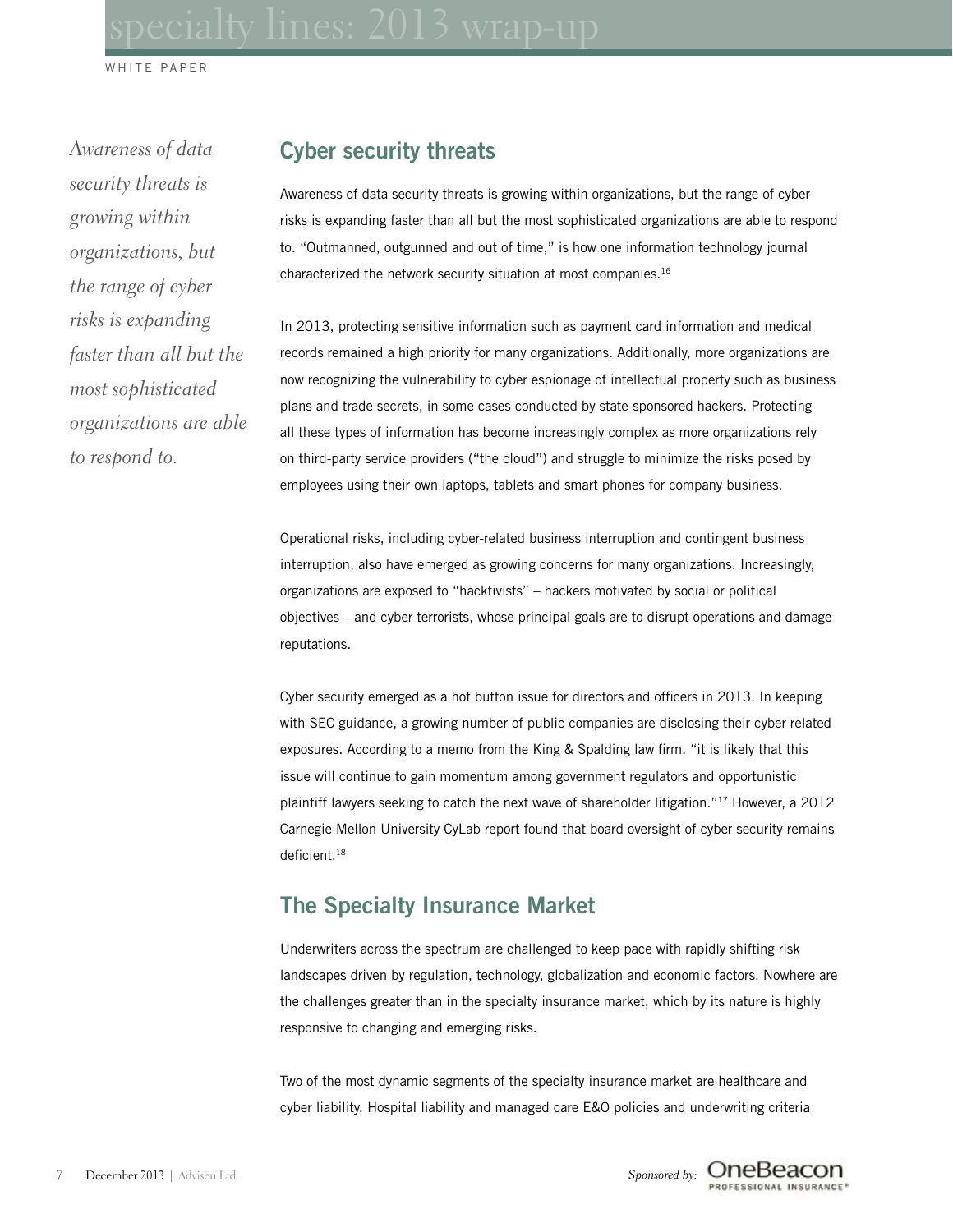*Private company D&O has been a comparatively highgrowth line as more board members and executives become concerned about their exposure to claims from employees, regulators, creditors and other stakeholders.*

have evolved to account for such things as the more expansive roles that hospitals play in many communities, the fact that many hospitals now employ a far greater number of physicians, and the expanding range of services provided by many managed care organizations. The market for technology E&O and cyber-related coverages has been a hotbed of innovation in recent years. Not only has it been necessary for underwriters to react to rapidly changing technology and emerging cyber threats, they also have had to respond to evolving customer expectations and a highly competitive marketplace that now is comprised of about 40 carriers vying for less than \$2 billion in premium, according to Advisen estimates.

While not all segments of the specialty insurance market are changing as rapidly as the healthcare and cyber sectors, all have been affected by the factors discussed above. Employment practices liability has become an essential coverage for a growing number of organizations, with many alerted to the breadth of their exposure as economic conditions sparked an uptick in claims, regulatory agencies increased enforcement actions, and social media created new channels for running afoul of employment laws. Private company D&O has been a comparatively high-growth line as more board members and executives become concerned about their exposure to claims from employees, regulators, creditors and other stakeholders. The distressed U.S. real estate market has been a big contributor to a surge in lawyers' professional liability claims, and has emphasized how essential insurance protection is for law firms.



**Exhibit 1 ADVx™ Premium Index**



*Sponsored by:*

OneBeacon ROFESSIONAL INSURANCE'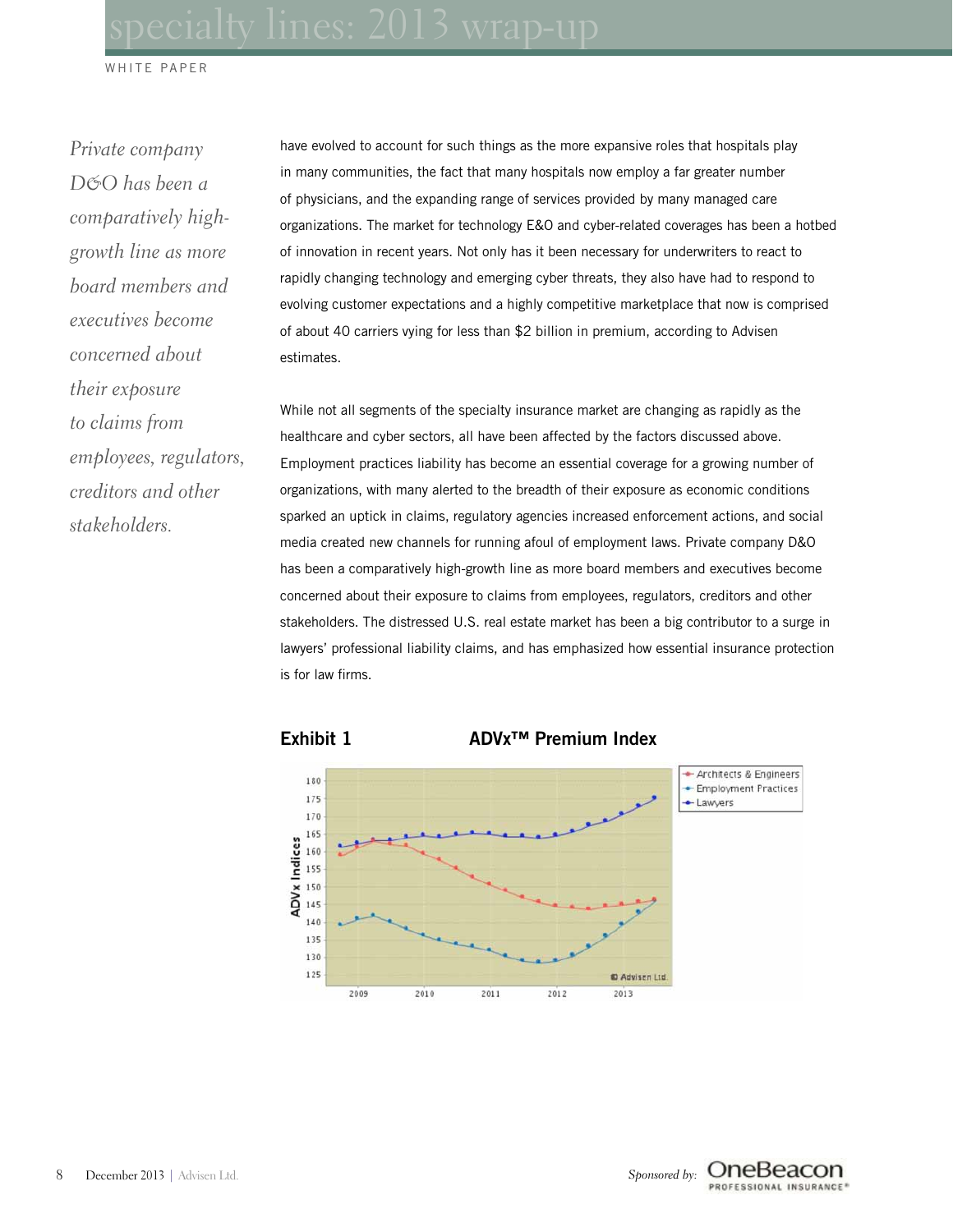*While the overall impact on the economy may be positive, low interest rates put a strain on insurance company performance since investment income is a major contributor to the bottom line.*

One outcome of the economic downturn has been persistently low interest rates, as the Fed has driven rates down to stimulate borrowing and economic growth. While the overall impact on the economy may be positive, low interest rates put a strain on insurance company performance since investment income is a major contributor to the bottom line. In response to the low interest rate environment, as well as to heightened exposures and higher loss frequency and severity in many specialty lines, underwriters have been demanding higher rates. Employment practices liability and lawyers' professional liability in particular have seen materially higher premiums in recent quarters, according to Advisen statistics (Exhibit 1). The market however, remains highly competitive and, by many measures, overcapitalized, raising the question of how long a period of steadily rising premiums is sustainable.

The economic outlook for 2014 is essentially more of the same. The Congressional Budget Office expects unemployment to remain near eight percent and the U.S. economy overall to remain largely moribund. Nonetheless, the claims picture in many specialty lines should begin to improve. Each successive year increases the distance from the credit crisis and recession, ultimately reducing the number of claims directly tied to those events. Additionally, statutes of limitations will have an effect in some areas. Some observers have attributed a surge in suits by the FDIC in 2013 to the impact of a three-year statute of limitations and the fact that the number of bank failures peaked in 2010.<sup>19</sup>

Regardless of the issues in rolling out the Affordable Care Act, or of efforts to defund or overturn the Act by Republicans, healthcare reform undoubtedly will continue in America. Hospitals and other healthcare organizations have recognized the need for more efficient and cost-effective healthcare delivery, and many are implementing changes parallel with and independently of PPACA. As a result, hospital risk managers will continue to be challenged by a rapidly evolving risk profiles, and underwriters will need to continue to innovate to meet the needs of the healthcare industry.

The demand for network security protection and related cyber coverages will undoubtedly continue to increase as the cyber risk landscape grows more complex and more dangerous. Brokers note that the conversation with clients and prospects increasingly turns to operational risks such as business interruption and contingent business interruption, suggesting potential new product innovation opportunities for underwriters. Advisen analysis of cyber insurance buying trends suggests that the market could triple in size over the next five years.

The growth potential for cyber-related coverages far eclipses other specialty lines, but many lines nonetheless offer insurers substantial growth opportunities as compared to

*Sponsored by:* **OneBeacon**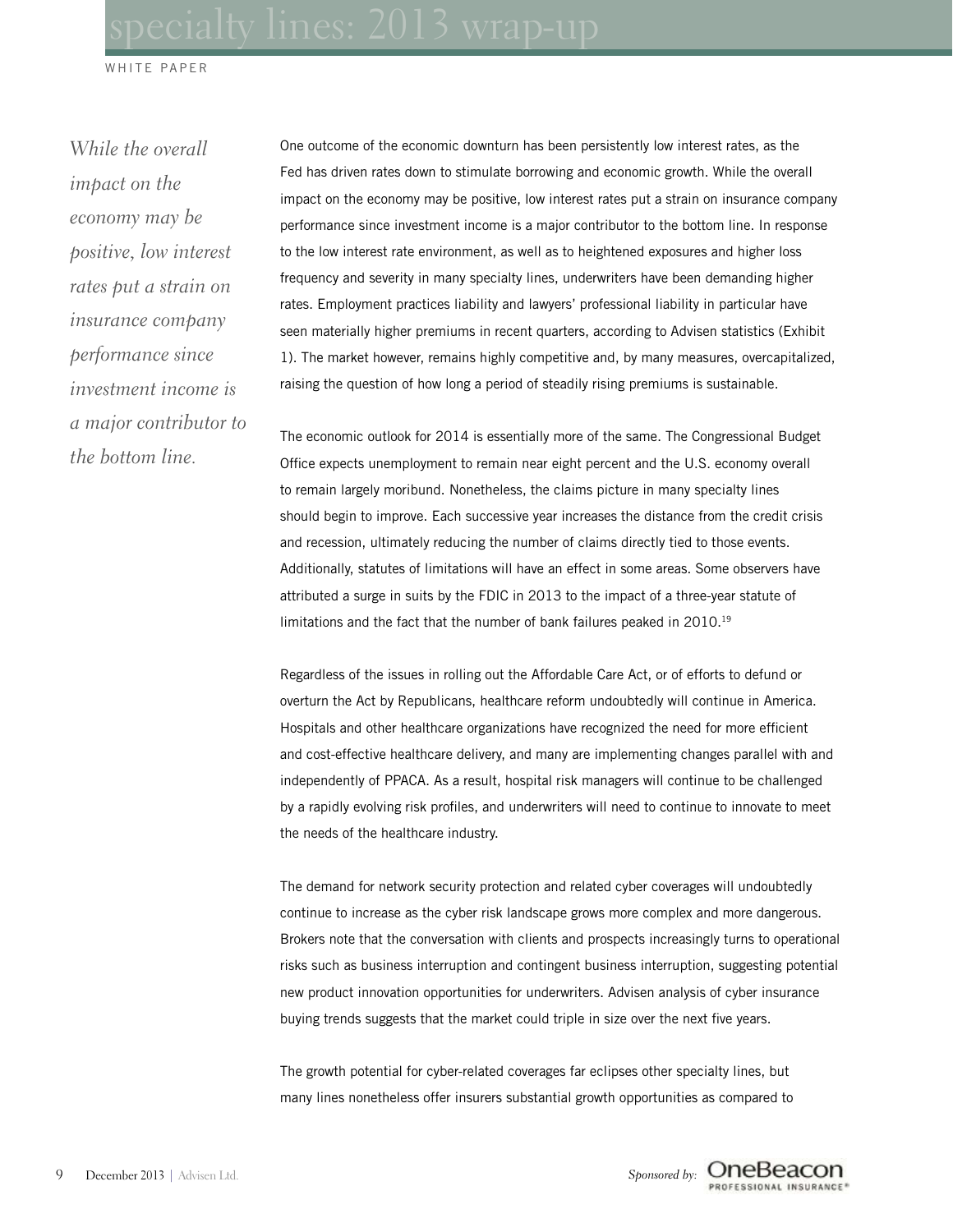well-established standard lines such as property and workers compensation. As a result, specialty lines are attractive to many insurers, and competition is intense in many segments. Responsible competition will certainly benefit insurance buyers, and it seems inevitable that innovation and responsiveness to changing social, economic and legal conditions will remain hallmarks of the specialty lines market for years to come.  $\blacksquare$ 

This document was prepared by Advisen and as such does not represent the views or opinions of OneBeacon Professional Insurance. OneBeacon Professional Insurance makes no claims or representations concerning the completeness or accuracy of the information provided by Advisen Inc. and has no responsibility for its content or for supplementing, updating or correcting any such information. This document is provided for general informational purposes only and does not constitute legal, risk management, or other advice. Readers should consult their own counsel for such advice.